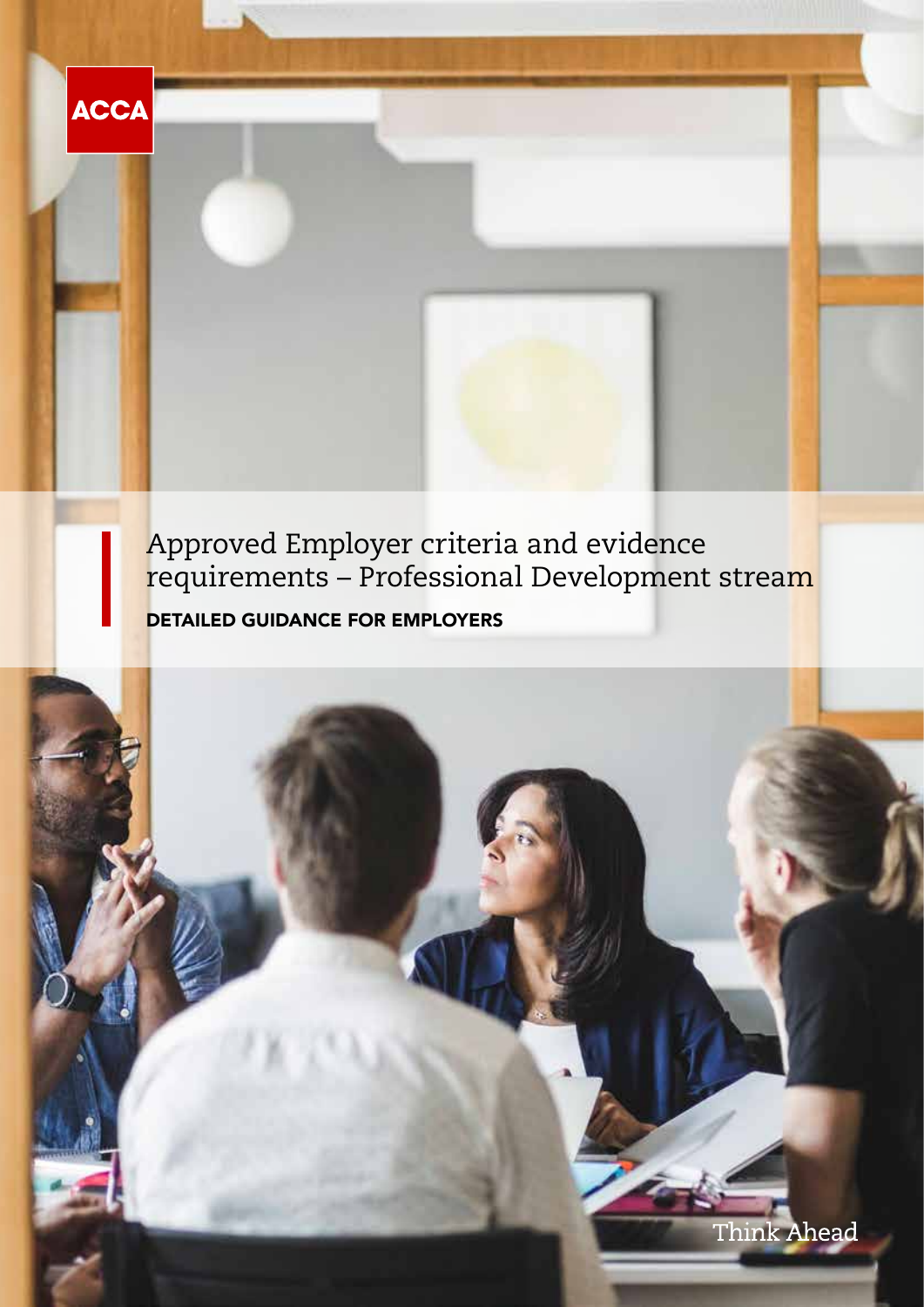#### **Contents**

Introduction: Approved Employer criteria Part 1: Evidenced targets Part 2: Best practice statements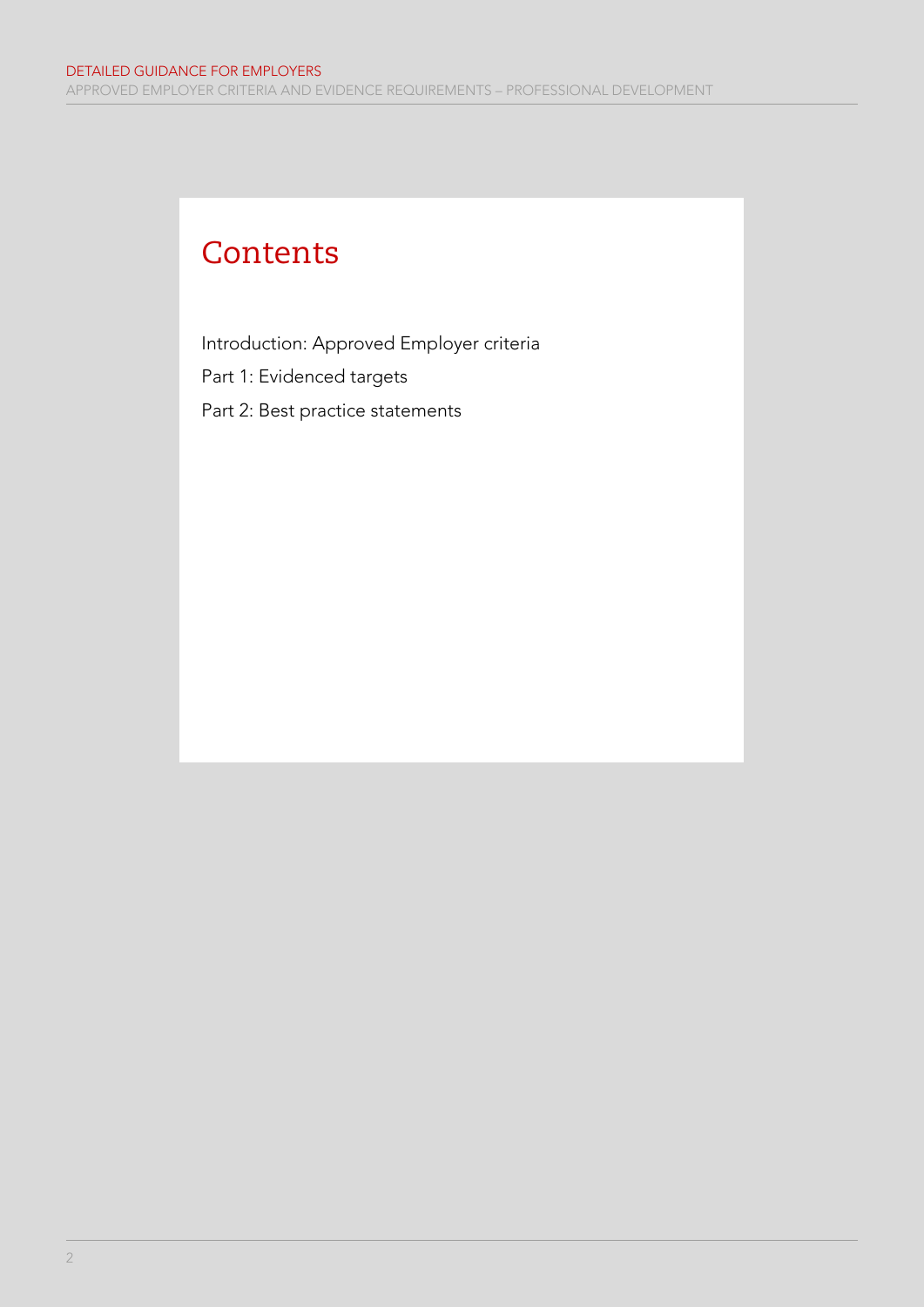### Introduction: Approved Employer criteria

Applications for ACCA's Approved Employer Professional Development and Trainee Development streams of approval are assessed against a combination of evidenced targets and best practice statements. ACCA awards approval to employers who can meet all of the targets and statements for their chosen stream and level of approval.

#### APPROVED EMPLOYER ASSESSMENT MATRIX



Part 1 of this booklet provides detailed guidance on each of the evidenced targets required to become an ACCA Approved Employer under the Professional Development stream of approval.

The following information is provided for each evidenced target:

- Target description: full description of the target as shown in the Approved Employer Programme Handbook
- How to show you meet this target: a list of statements explaining what your documentary evidence must demonstrate, plus a list of suggested documentary evidence
- Supporting information: additional information about the rationale for the target, suggested good practice and links to useful information.

Part 2 of this booklet provides an overview of each of the best practice statements that we expect our Approved Employers to commit to under the Professional Development stream of approval.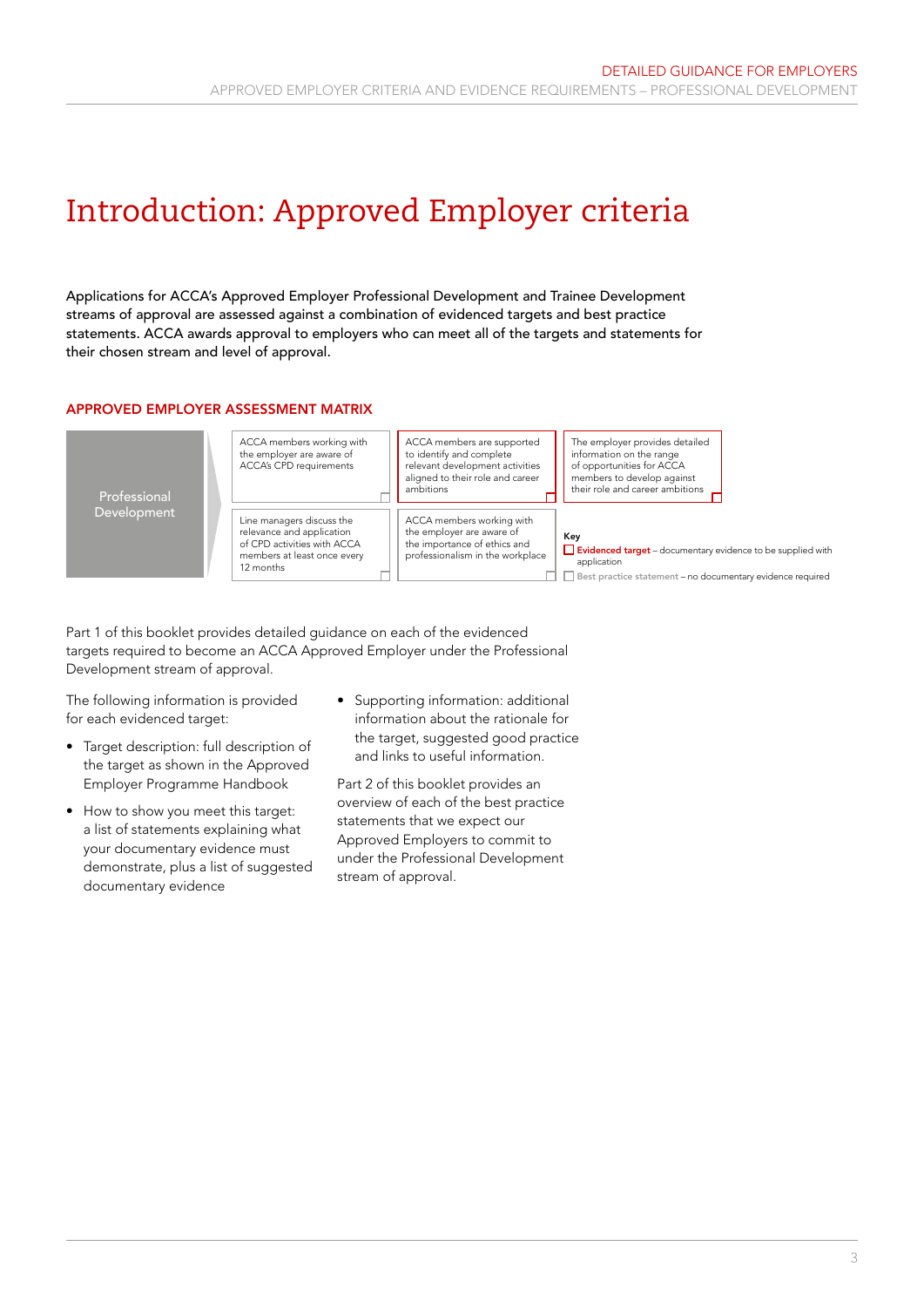## Part 1: Evidenced targets – Professional Development

| <b>TARGET</b>                      | ACCA members are supported to identify and complete relevant development activities aligned to their role and career ambitions.                                                                                                                                   |
|------------------------------------|-------------------------------------------------------------------------------------------------------------------------------------------------------------------------------------------------------------------------------------------------------------------|
|                                    |                                                                                                                                                                                                                                                                   |
| <b>GUIDANCE NOTE</b>               | ACCA members are individually responsible for identifying and completing development activities that are relevant to their own role and career<br>ambitions.                                                                                                      |
|                                    | As an Approved Employer you will provide a documented process that allows ACCA members to review their learning and development on a<br>reqular basis, to identify appropriate development activities, and to plan for carrying them out within an agreed period. |
|                                    | Further information on CPD for ACCA members is available at http://www.accaglobal.com/uk/en/member/cpd.html                                                                                                                                                       |
|                                    |                                                                                                                                                                                                                                                                   |
| <b>REQUIRED</b><br><b>EVIDENCE</b> | • Example of employee development plan or other document showing that employees have the opportunity to identify and complete relevant<br>development opportunities (templates are acceptable)                                                                    |
|                                    |                                                                                                                                                                                                                                                                   |
| <b>EVIDENCE</b>                    | Relevant development needs can be identified and documented for a 12-month period by ACCA members in your organisation<br>٠                                                                                                                                       |
| <b>DESCRIPTION</b>                 | Development activities to meet the identified needs can be planned and completed by ACCA members in your organisation                                                                                                                                             |
|                                    | • Provision is made for reviewing the outcome of completed development activities                                                                                                                                                                                 |
|                                    | • Appraisal documents or personal development plans showing space for development needs and activities to be identified                                                                                                                                           |
|                                    | Screenshot of online tool or system for planning and recording development activities<br>$\bullet$                                                                                                                                                                |
|                                    | Other standard documentation used in your organisation to record development needs and activities.                                                                                                                                                                |

| <b>TARGET</b>                         | The employer provides detailed information on the range of opportunities for ACCA members to develop against their role and career ambitions.                                                                                                                                                                                                                                                                                                                                                                                                                                                                                                                                                                                                                                               |
|---------------------------------------|---------------------------------------------------------------------------------------------------------------------------------------------------------------------------------------------------------------------------------------------------------------------------------------------------------------------------------------------------------------------------------------------------------------------------------------------------------------------------------------------------------------------------------------------------------------------------------------------------------------------------------------------------------------------------------------------------------------------------------------------------------------------------------------------|
| <b>GUIDANCE NOTE</b>                  | ACCA's CPD policy is flexible and a wide range of learning can contribute to the requirement as long as it is relevant to the member's development.<br>As an Approved Employer you will provide your ACCA members with clear information on the range of development opportunities and activities<br>available to them.<br>Your employees may have the flexibility to identify and arrange their own development activities, subject to approval. Or your company may<br>organise a full schedule of development opportunities and allow your ACCA members to choose relevant activities from a defined list.<br>Either way, the opportunities available to your ACCA members should be clearly documented along with the processes for requesting and<br>approving development activities. |
| <b>REQUIRED</b><br><b>EVIDENCE</b>    | • Documented learning and development policy or other document explaining the company's approach to personal and professional<br>development, and any processes for requesting development activity<br>AND AT LEAST ONE OF THE BELOW<br>• List of in-house or outsourced development opportunities available to employees<br>• Company policy on procedure for employees to access development opportunities<br>• Communication to employees promoting opportunities<br>• Budget allocation or spending for development opportunities.                                                                                                                                                                                                                                                      |
| <b>EVIDENCE</b><br><b>DESCRIPTION</b> | Your organisation has a consistent and documented approach to personal and professional development that applies to ACCA members<br>$\bullet$<br>ACCA members working in your organisation have clear information about the range of development activities available and how to access<br>them<br>Information about any in-house or outsourced development opportunities provided by your organisation is clearly communicated to ACCA<br>members (where applicable)<br>Copy of the organisation's learning and development policy<br>Extract from staff handbook or induction pack<br>$\bullet$<br>Screenshots of online learning management system or other tool for browsing and requesting development opportunities.<br>$\bullet$                                                     |

 $\mathbf{H}$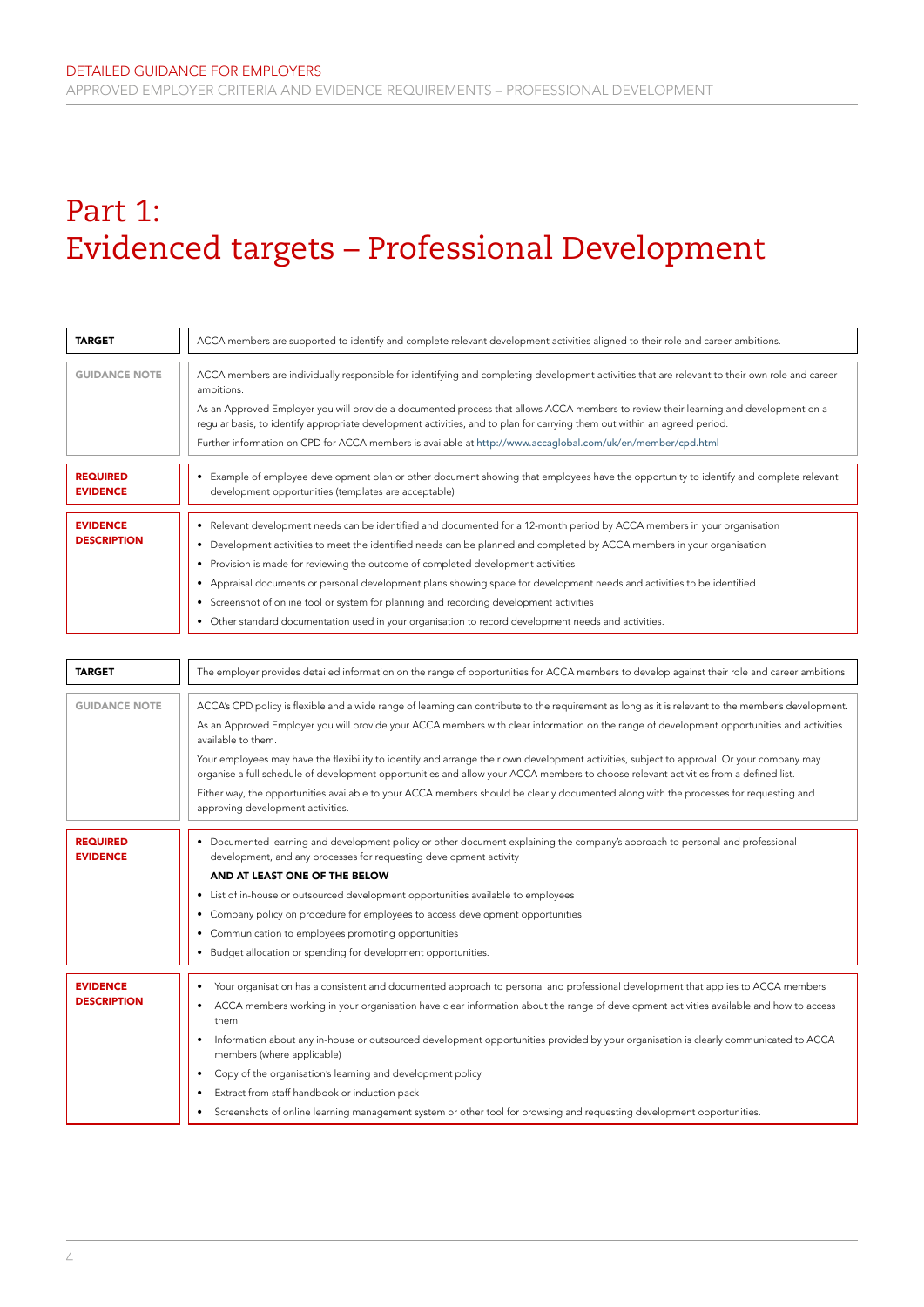### Part 2: Best practice statements – Professional Development

| <b>DESCRIPTION</b>   | ACCA members working with the employer are aware of ACCA's CPD requirements                                                                                                                                                                                                                                                                                                                                                                                                      |
|----------------------|----------------------------------------------------------------------------------------------------------------------------------------------------------------------------------------------------------------------------------------------------------------------------------------------------------------------------------------------------------------------------------------------------------------------------------------------------------------------------------|
| <b>GUIDANCE NOTE</b> | Every ACCA member who is active in the workplace needs to complete Continuing Professional Development (CPD) on an annual basis, and<br>submit an annual CPD declaration to ACCA.                                                                                                                                                                                                                                                                                                |
|                      | As an Approved Employer your ACCA members will be eligible to follow the ACCA Approved Employer CPD route, and will keep their records in<br>their employer's PDP or appraisal format and will not have to complete separate CPD records for ACCA.                                                                                                                                                                                                                               |
|                      | Your ACCA members may be randomly selected for review by ACCA, in which case they will need to be able to demonstrate that they have taken<br>part in your company's development and appraisal process for the time that they are employed by you.                                                                                                                                                                                                                               |
|                      | It is important to advise your ACCA members that your organisation holds approval for Professional Development. You should encourage them<br>to submit their annual CPD declaration to ACCA, confirming that they are following the ACCA Approved Employer route. If your Professional<br>Development approval only covers some of your ACCA members you must also communicate your eligibility criteria clearly so all members know<br>the right route for recording their CPD. |
|                      | If you have any ACCA trainees working for your organisation you must also make it clear to them that your Professional Development approval<br>will not allow them to claim the performance objective exemption. The performance objective exemption is only available to trainees if your<br>organisation also holds Trainee Development approval.                                                                                                                              |
|                      | By agreeing to this statement you are confirming that your company will proactively communicate these requirements to your ACCA employees.                                                                                                                                                                                                                                                                                                                                       |
|                      | NOTE: Practising ACCA members must ensure that they obtain an appropriate proportion of CPD in their chosen specialism. Members holding<br>an ACCA practising certificate and audit qualification must ensure they maintain their competence in audit, even if no audit work is currently<br>being undertaken.                                                                                                                                                                   |

| <b>DESCRIPTION</b>   | Line managers discuss the relevance and application of CPD activities with ACCA members at least once every 12 months.                                                                                                                                                      |
|----------------------|-----------------------------------------------------------------------------------------------------------------------------------------------------------------------------------------------------------------------------------------------------------------------------|
| <b>GUIDANCE NOTE</b> | Carefully evaluating whether learning has been useful and relevant will help your ACCA members ensure that their CPD remains effective for them<br>and for you as their employer.                                                                                           |
|                      | By agreeing to this statement you are confirming that your company will give your ACCA members the opportunity to discuss the relevance and<br>application of their CPD activities with their line manager or another appropriate individual at least once every 12 months. |

| ACCA members working with the employer are aware of the importance of ethics and professionalism in the workplace<br><b>DESCRIPTION</b><br><b>GUIDANCE NOTE</b><br>All ACCA students and members, as well as any partner (or director) in an ACCA practice, should be familiar with the ACCA Code of Ethics and |
|-----------------------------------------------------------------------------------------------------------------------------------------------------------------------------------------------------------------------------------------------------------------------------------------------------------------|
|                                                                                                                                                                                                                                                                                                                 |
|                                                                                                                                                                                                                                                                                                                 |
| Conduct and the five fundamental principles of:                                                                                                                                                                                                                                                                 |
| • Integrity                                                                                                                                                                                                                                                                                                     |
|                                                                                                                                                                                                                                                                                                                 |
| • Objectivity                                                                                                                                                                                                                                                                                                   |
| • Professional competence and due care                                                                                                                                                                                                                                                                          |
| • Confidentiality                                                                                                                                                                                                                                                                                               |
| • Professional behaviour                                                                                                                                                                                                                                                                                        |
|                                                                                                                                                                                                                                                                                                                 |
| By agreeing to this statement you are confirming that your company will proactively communicate and reinforce this information to your ACCA<br>members.                                                                                                                                                         |
| http://www.accaqlobal.com/uk/en/member/standards/ethics/acca-code-of-ethics-and-conduct.html                                                                                                                                                                                                                    |